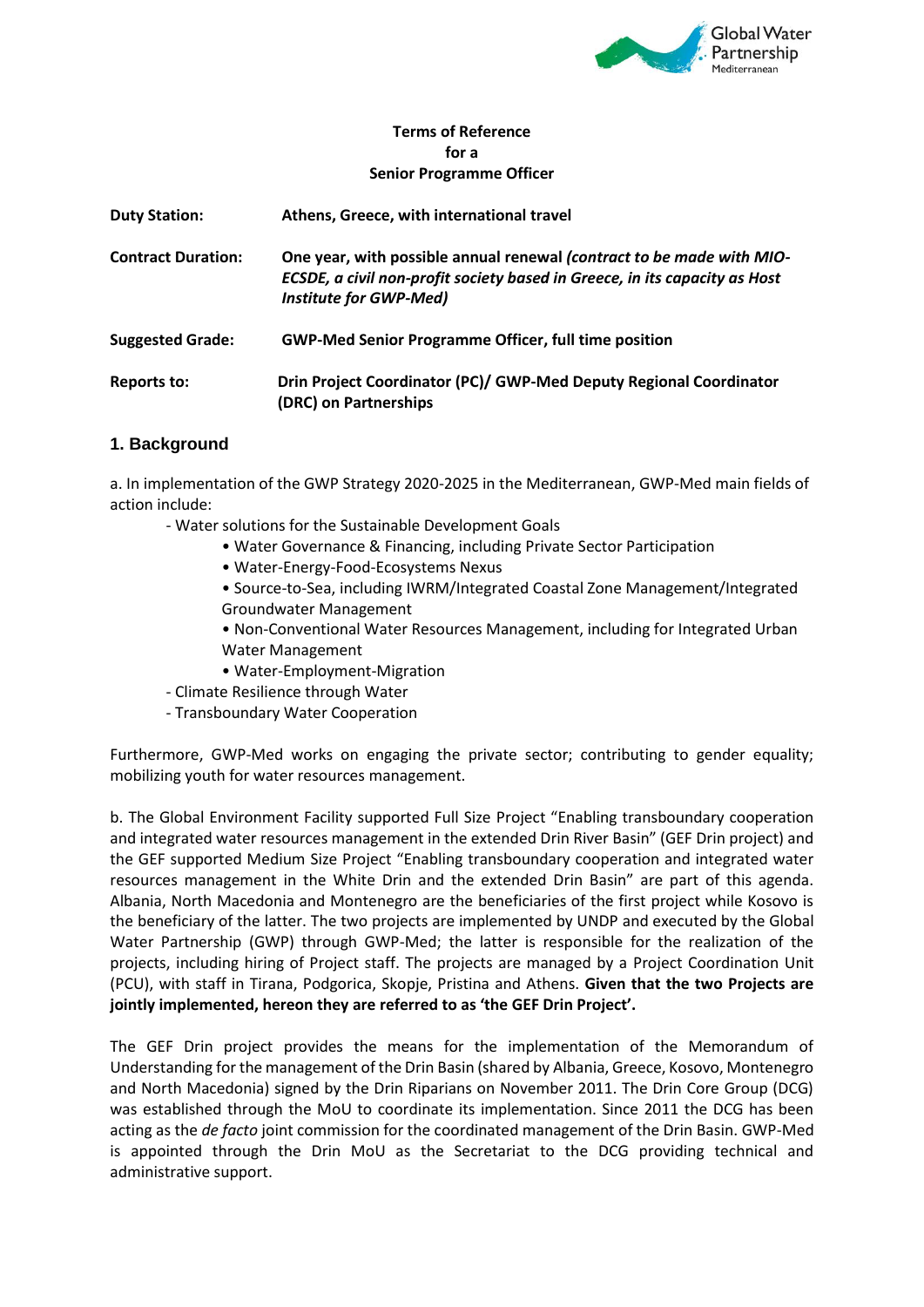

The GEF Drin project aims at fostering the joint management of the shared water resources of the Drin River Basin. This is achieved through: (i) building consensus among countries on key transboundary concerns and drivers of change, including climate variability and change, reached through joint fact finding; (ii) facilitating the agreement on a shared vision and on a program of priority actions deemed necessary to achieve the vision; (iii) strengthening technical and institutional capacities.

The Drin Transboundary Diagnostic Analysis (TDA) identified four transboundary problems. Pollution, disturbance of hydrologic and sediment transport and biodiversity degradation. Further to these, climate change is identified as an underlying transboundary problem influencing the magnitude and the effects of the rest. A Strategic Action Programme (SAP) was adopted by the DCG in the end of 2019 including agreed actions to address the root causes of the transboundary problems identified through the TDA. The SAP includes climate related actions.

Action is already undertaken to foster coordination among Riparians, donors and international organizations towards the implementation of the SAP, while a Partnership Conference will be organised at the end of the Project in this regard.

## **2. Duties and responsibilities**

The Senior Programme Officer (SPO) primary task will be to provide management, technical and any other substantial input for:

- (i) the implementation of the GEF Drin Project
- (ii) creating the conditions and enabling and -to the extent possible- secure support from all Developmental Partners/Donors and sources (including UN, EU, international and bilateral donors, IFIs, the private sector) for the implementation of activities included in the Drin Strategic Action Program.

The SPO will work under the direct supervision of the Project Coordinator / GWP-Med Deputy Regional Coordinator (DRC) on Partnerships. The SPO will work to enable the Developmental Partners/Donors engaging pledges in support of the implementation of the Drin SAP by the Partnership Conference (end 2020); in this regard, the SPO will be substantially involved in the organisation of the Partnership Conference in terms of content.

The SPO will also provide support for the implementation of activities within the GWP-Med portfolio in fields related to her/his expertise as necessary and requested by the DRC.

The position requires hands-on experience on project management or fundraising by developmental partners/donors, multi-tasking abilities, delivery capacity, diplomatic skills, and attention to detail and timelines. Functions to be serviced require ability to analyse, design, implement, monitor, report and follow-up multi-level political and technical processes and activities, in a proactive manner and, ability to prioritize and work under pressure.

In this framework the SPO:

- Identifies appropriate partners or group of partners among the UN, EU, international and bilateral donors, IFIs, the private sector etc. to support the implementation of the SAP.
- Identifies SAP actions that specific partners or group of partners could support. In this regard analyses the strategic priorities of each identified partner as well as the replenishment and decision-making responsibilities and cycle.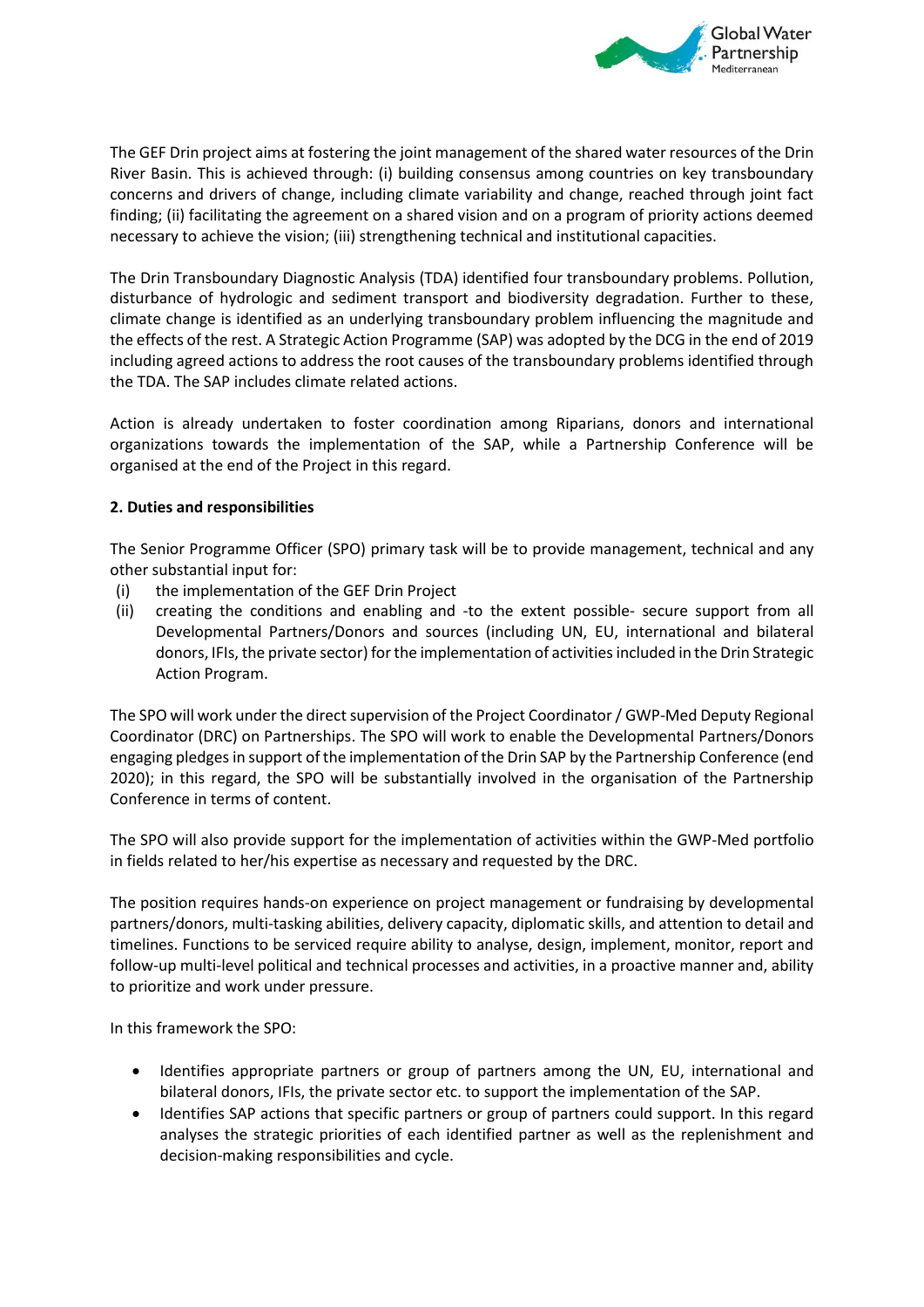

- Plans, prepares, organises and follows up missions and meetings with institutions, stakeholders and development/donor partners. Prepares agendas, background material, minutes and organizes follow up actions.
- Develops project ideas and performs related fund raising towards the implementation of the Drin SAP in line with the strategic goals of GWP-Med. Coordinate the preparation of / prepare project concepts and documents.
- In the framework of the above, she/he facilitates liaising with the necessary institutions and stakeholders, for the activities she/he coordinates, inputs of government agencies, partner organizations, scientific and research institutes, subcontractors, and national and international experts in a timely and effective manner.
- Plans and manages the execution of activities for the implementation of the above, including related financial expenditures, under the supervision of the DRC and in coordination and guidance from GWP-Med Finance & Administration department.
- Handles the recruitment / mobilization and provides oversight and guidance of qualified national and international external experts and organizations as needed to provide specific consultancy services. In this regard defines the technical responsibilities and deliverables expected from national and international consultants and service providers and elaborates them in comprehensive Terms of Reference and ensures that the outputs are of the optimum possible quality.
- Supports the PC/DRC in overseeing and monitoring activities implemented under the Drin Project.
- Supports the provision of technical and administrative support to the Drin Core Group and its Expert Working Groups; in this regard support the preparation of agendas, reports and workplans and follow up activities.
- Supports the preparation of Project annual and quarterly workplans and reports in coordination with the PC/DRC.
- Handles administrative arrangements and needs as required for the execution of activities she/he is responsible for.
- Informs consultants and, if necessary, partners on applicable administrative procedures and ensure their proper implementation receiving guidance from the Finance & Administration Department.
- Ensures cooperation/coordination and good working relations with national institutions and organizations as well with developmental partners for implementing activities as well as for enabling the achievement of the overall strategic goals of GWP-Med.
- Provide technical input for the implementation and documentation of programme activities directly within her/his technical expertise as per emerging needs. Technical input includes (the list is not exhaustive): technical reports, studies or part of studies, collection and synthesis of background information, stakeholders and institutional mapping and analysis etc.
- Perform other pertinent duties as required.
- Be prepared to make national or international travels according to the project needs.
- Cooperates closely in the framework of the above with the GWP-Med communications team.

# **3. Qualifications**

# *Academic Qualifications/Education required*

An advanced university degree, masters or equivalent, in international studies, environmental management, integrated water resources management, political science, natural resources management or a related field. A first level university degree in combination with qualifying experience may be accepted in lieu of the advanced university degree.